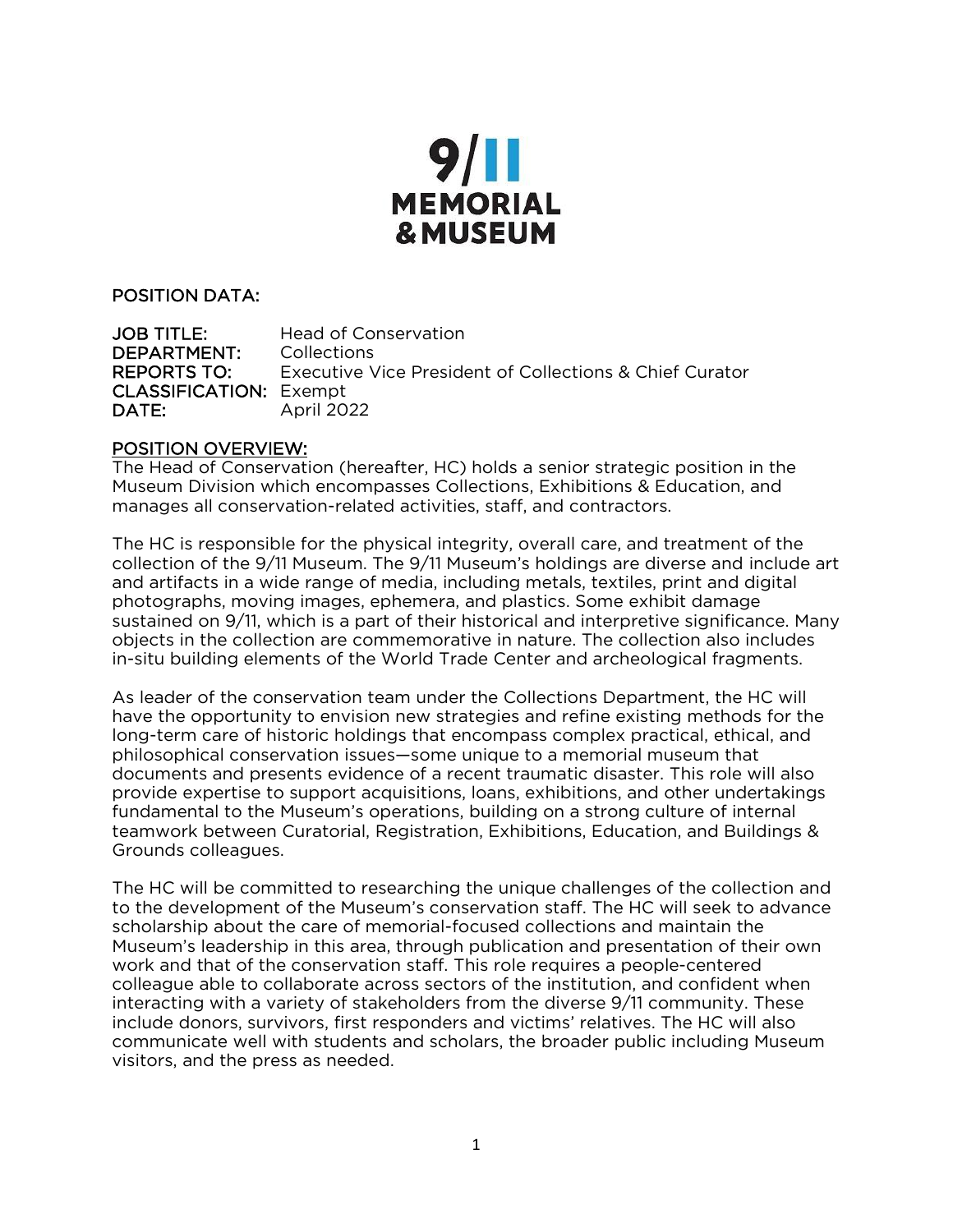This is an exempt, full-time 40 hour/week position and work will take place during business hours. However, with advance notice, schedules sometimes may be adjusted to accommodate special projects which involve early morning or evening hours.

### ESSENTIAL FUNCTIONS:

- Develops plans and implements long-term strategies for the sustainability of the Museum's multi-media holdings in compliance with the Museum's Collections Management policy and accepted professional standards, inclusive of the AIC Code of Ethics and Guidelines for Practice.
- Represents the Museum's conservation program to donors, co-workers, the museum and conservation communities, the press when asked, and to the public through tours, research talks, publications, and participation in other professional activities.
- Advises on the documentation and treatment of collection objects in all media, recommending and overseeing work by outside conservators and consultants when necessary. This includes adherence to safe procedures for handling items exposed to World Trade Center dust in compliance with the Museum's internal Operations and Maintenance plan.
- Performs a full range of technical examinations of works of art and artifacts in area of specialization to identify their structure and components; determines their condition and devises the appropriate conservation treatment procedures to be performed.
- Acts as the expert voice on preventative practices for stabilizing and extending the physical well-being of wide-ranging collections, including mitigating external risks, optimizing storage and display procedures, and defining environmental conditions.
- Monitors procedures for the care of collection materials and proactively recommends improvements or policy development, also looking for opportunities to implement more environmentally sustainable practices.
- Annually sets department priorities and manages workflows for the Museum's conservation staff [currently an Associate Conservator and two conservation technicians, as well as volunteers and interns.]
- Prepares and oversee the annual budget pertinent to the Museum's anticipated conservation activities and facility needs.
- Authors reports and informational memoranda pertaining to vulnerable collection items or other preservation concerns.
- Administers cross-departmental projects involving, or likely to impact the insitu archeological structures of the World Trade Center, particularly an extensive fragment of the site's original Slurry Wall.
- Works closely and collegially with Curatorial, Registration, Exhibitions, Communications, Institutional Advancement, and Buildings & Grounds personnel and provides content for these teams as needed.
- Encourages the professional growth and well-being of conservation staff through active mentoring, departmental and personal goals setting, regular check-ins, and two-way feedback.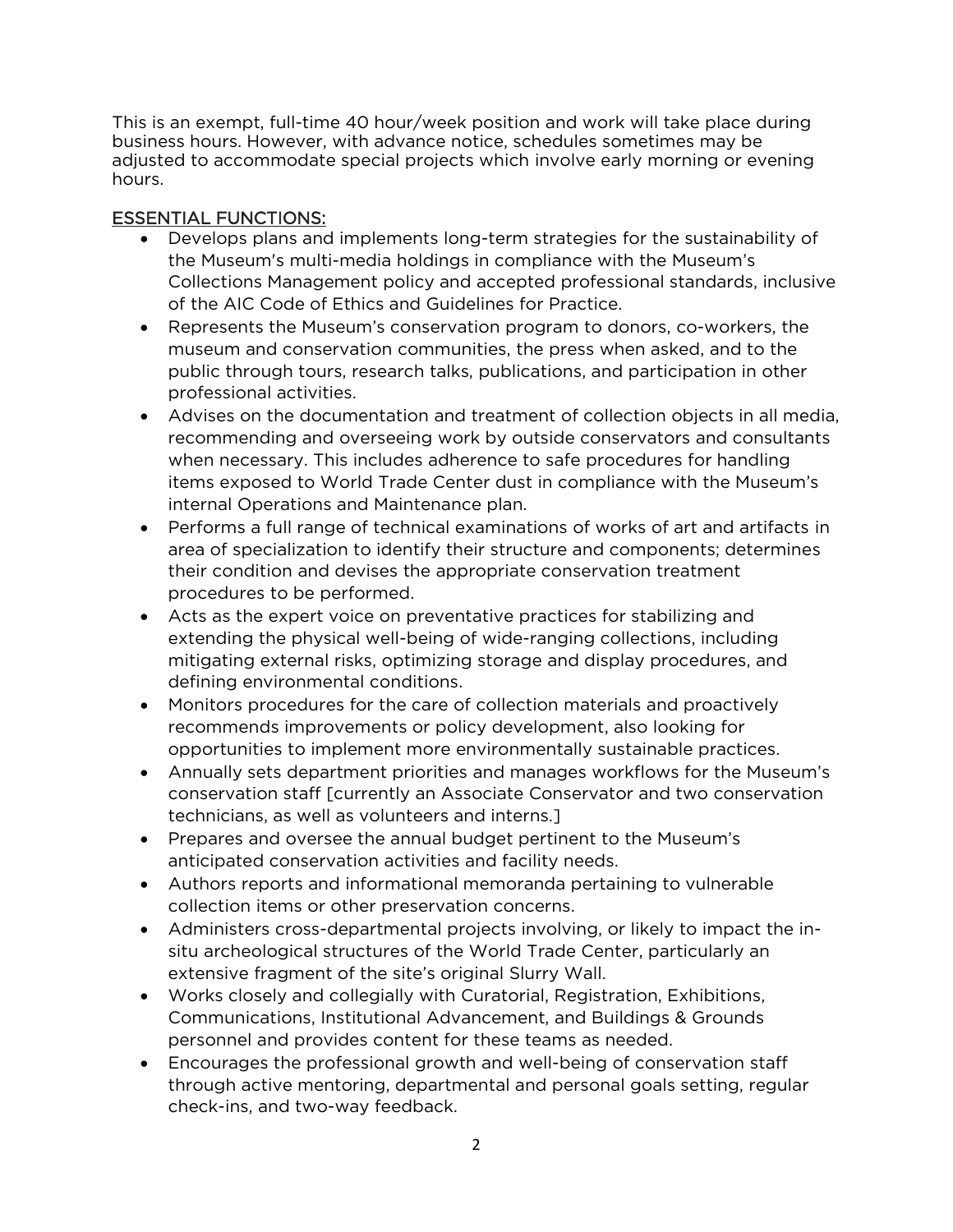- Fosters conservation education and development through such activities as hosting interns, teaching, and participation in professional activities, as schedule permits.
- Solicits quotes, evaluates estimates, and manages vendors for conservation and collection care projects.
- Advocates for pertinent conservation and object-handling trainings, equipment purchases, and upgrades.

## REQUIRED SUPPORT FOR ORGANIZATIONAL EVENTS

- Participate in the Annual 5K Fundraiser and September 11th Commemoration.
- Assist with other special projects and events in support of the 9/11 Memorial & Museum mission, as assigned.

# QUALIFICATIONS/SKILLS REQUIREMENTS

- Graduate degree in conservation or preservation required.
- Professional Associate or Fellow status within AIC preferred.
- Minimum of 7-10 years of conservation and administrative experience working with museum-quality objects and historical media. Conservation experience should include significant research, publications or other scholarly work, and expertise treating modern media.
- Advanced knowledge of conservation ethics, principles, and techniques, as well as awareness of and commitment to professional museum best practices through membership in professional organizations and attendance at meetings, workshops, and seminars.
- Conversant with analytical methods and recent technologies in the field; knowledge of or interest in digital preservation a plus.
- Prior management of safety, environmental, and OSHA regulatory compliance for laboratory work and methods for working with hazardous materials.
- Ability to write clearly and concisely, including experience with grant writing and management.
- Demonstrated ability to effectively supervise and mentor conservation staff, interns, fellows, and volunteers.
- The incumbent should be detail oriented, flexible, and resourceful; a team player who embraces the collaborative benefits of museum work while excelling as a manger of independent museum projects and assignments.
- Experience managing multiple concurrent exhibitions and projects while maintaining flexibility with shifting priorities/deadlines.
- Value trust, transparency, and differing perspectives and communication styles.
- Commitment to advancing the organization's mission.

# HOW TO APPLY

- Include position you are seeking in the email subject field.
- State the location where job posting was seen.
- Send resume and cover letter to 911mmcollectionsjobs@911memorial.org.